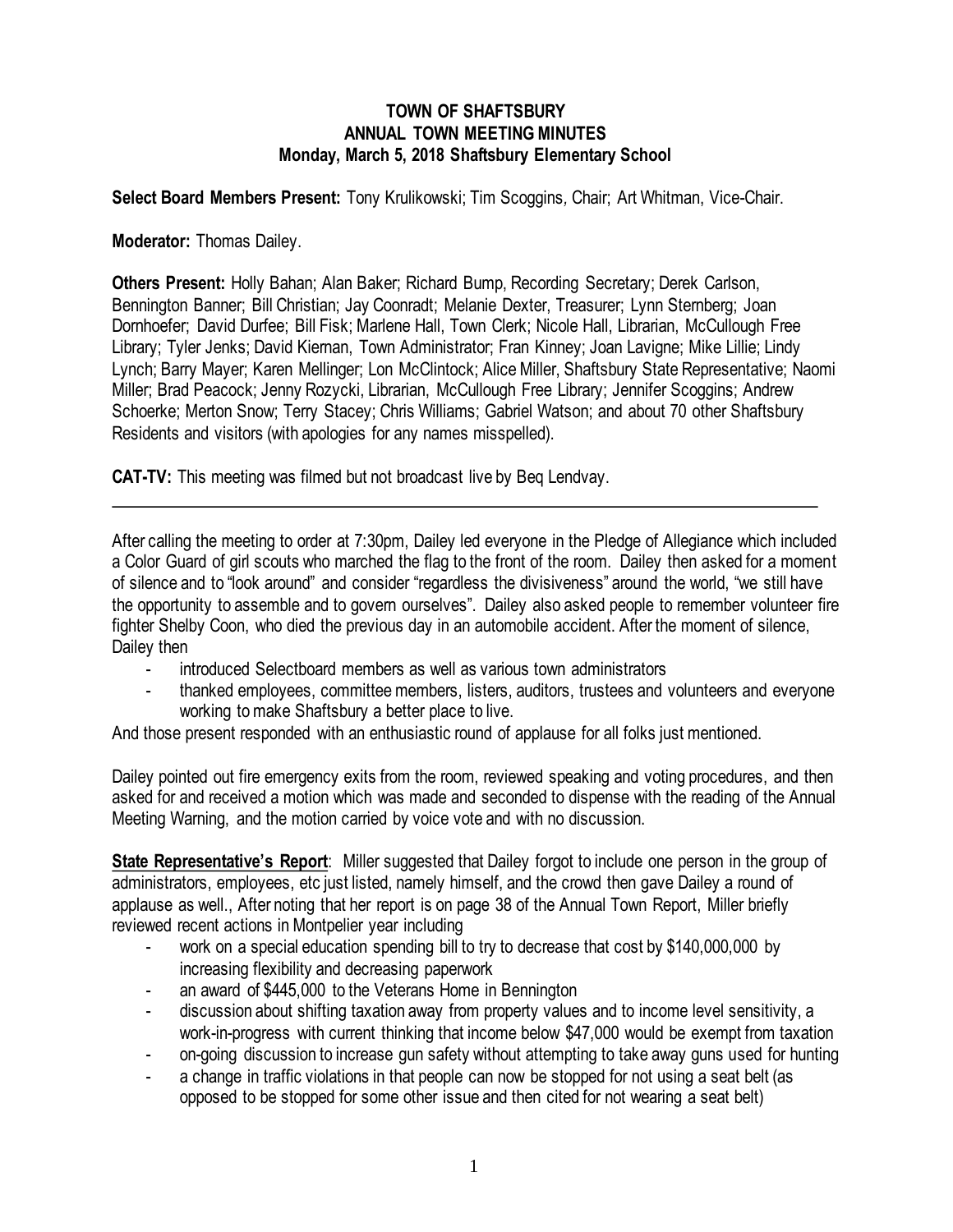- unclaimed funds held by the state Treasurer total \$800,000 and residents should check on-line to see if any of that money might belong to them.

After a brief discussion, Miller noted that the phone number listed in her report is incorrect and should be revised to 802-430-1615 and that this may be the reason some people have had trouble contacting her office.

**Selectboard Report**: Using a power-point format, Scoggins then reviewed the Selectboard Report, noting that that the "FY19 budget continues our trend of the last four years of improving town services and infrastructure with little or no increase in taxes and expenses", and as evidenced by

- completion of overdue maintenance of town parks including resurfacing the tennis court, improving the baseball dugouts, and a well at Howard park
- a doubling of capital funds for road improvement
- the now annual audit of town finances
- establishment of a Capital Equipment Reserve fund for the purchase of future highway equipment without needing to borrow
- scheduling/implementing overdue maintenance and improvements of Cole Hall
- the upgrade of the phone system and website.

Scoggins also noted that increases to the budget for next year include funding

- \$15,000 for the Bennington Rescue Squad (up from \$7,500 last year and \$2,000 the year before) mostly due to the fact the Reserve Fund for this service is now "gone"
- increases in other Community Appropriations (assuming that all will pass)
- for hazardous tree removal, with the assistance of Green Mountain Power in some locations
- on-going PFOA testing and mitigation.

Scoggins closed his report noting that recent economic development efforts include

- the rewrite of the Zoning Bylaws
- investigation about ways to bring back a country store-like business
- in anticipation of the state's VOREC initiative, the Planning Commission is considering ways to improve hiking trail access to the Town's municipal forest land off West Mountain Road.

In subsequent discussion, residents briefly noted that

- the Ancient Road Committee may have researched and documented trails in Shaftsbury
- funding for the new garage, salt shed, and old garage are all included in the budget

## **FY17 Town Warning:**

**Article 1**: A motion was made and seconded to waive the reading of and to accept the reports of the Town Officers as published. The motion carried by voice vote and with no discussion other than that already noted.

**Article 2, A-D**: A motion was made and seconded to pay annual stipends/wages for the upcoming year and as follows

- Selectboard members: \$500 each, amended to \$650 each (see discussion below)
- Board of Auditors: \$10.50 per hour
- 1<sup>st</sup> and 2<sup>nd</sup> Constables: \$10.50 per hour
- Board of Listers: \$10.50 per hour

but after Mellinger recommended that the stipend for the Selectboard members be amended to \$650 ("their pay was cut when finances were tight and they work tons of hours") the motion was amended as recommended. In response to Bahan's question about health insurance benefits available to elected officials ("which personnel policy are we on?"); Dailey suggested that this question should be deferred to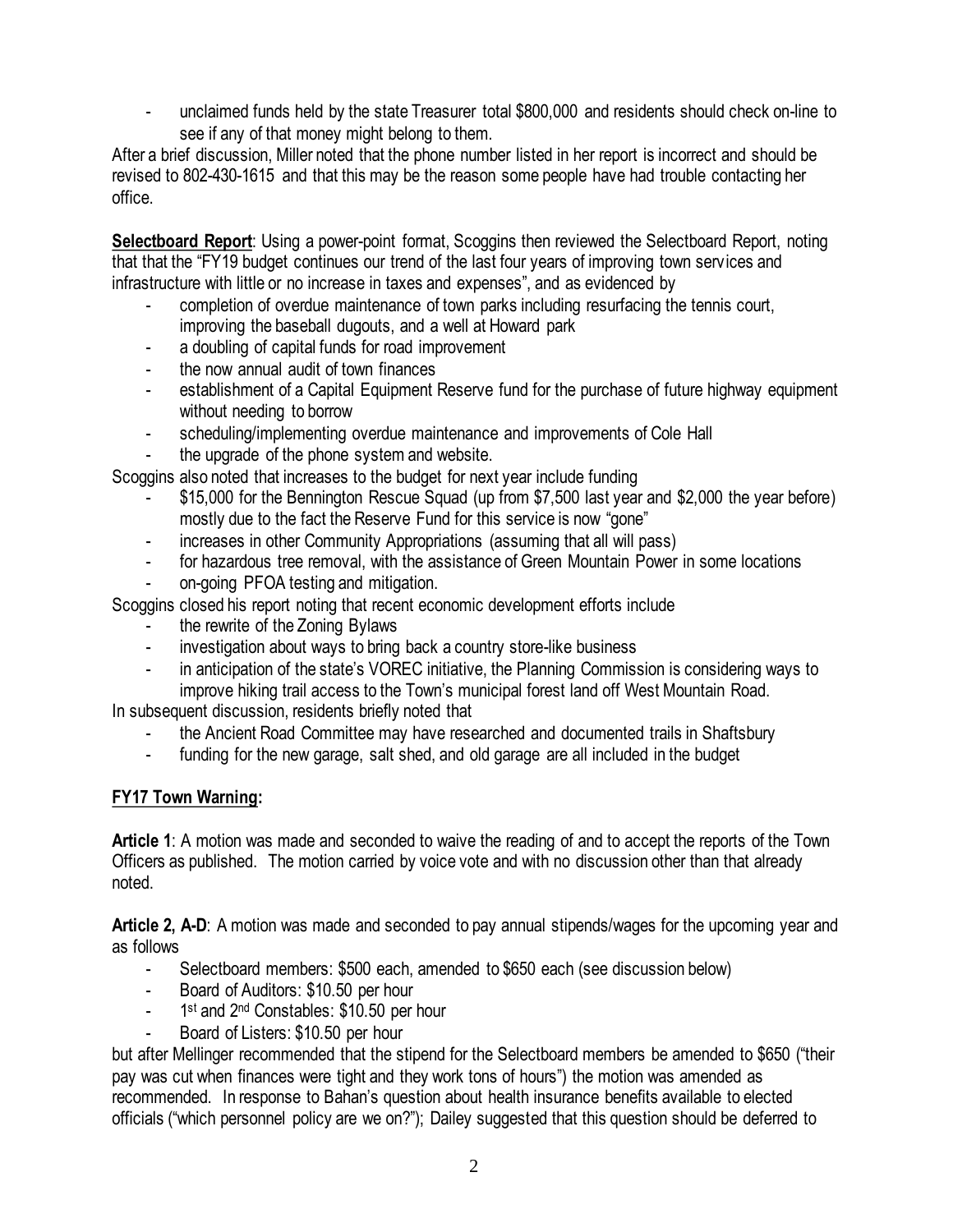the budget discussion later in the meeting. Dailey then called for a vote on the motion, as amended, and the motion carried by voice vote, with no abstentions or opposition.

**Article 3**: A motion was made and seconded to authorize the collection of taxes on real and personal property by the Town Treasurer, which are due in hand on or before Friday, November 9, 2018 at 5:00pm or likewise postmarked no later than Friday, November 9, 2018 and the motion passed by voice vote, with no abstentions or opposition.

**Article 4:** A motion was made and seconded to appropriate the sum of \$1,900,300 to defray the Town's general and highway expenses for Fiscal Year 2019, the amount of such sum to be raised by property taxes and to be reduced by non-tax revenues and reserve funds as detailed in the *Town of Shaftsbury Annual Report for the Year ending June 30, 2017* (Appendix B, pages 3-15). After Scoggins noted that the \$1,900,300 budget does not include the Community Appropriations (see main report, pages 7-8) and Dailey noted that the budget amount should be amended and increased by \$750 to \$1,901,050 to accommodate the increase to Selectboard stipend, residents then engaged in an extended discussion about whether or not personnel policies regarding health insurance coverage are available to elected officials. During that discussion, residents variously noted that

- the personnel policy "clearly states" that the policy does not apply to elected officials while at the same time the FY19 budget includes health insurance coverage for an elected official (Bahan)
- the personnel policy applies to employees but also does not prohibit elected officials from this sort of coverage (Scoggins)
- the previous Town Clerk had health insurance, and that is being reinstated in FY19 and after a one year absence (Scoggins)
- the "comprehensive employment policy" adopted by the Selectboard was "geared" towards fulltime employees, mostly in the highway department (McClintock)
- that policy can be considered a "work in progress" which can be changed by the Selectboard without requiring town meeting approval (McClintock)
- the Town Clerk became an employee of the town, a position which historically was eligible for heath insurance, and the Selectboard is not violating any policy by extending health coverage to this position (McClintock)
- an elected official is elected by the voters, whereas an "employee is someone you hire" and state labor department says that elected officials are exempt (Snow) and this is something "which needs to be looked at more closely"
- most if not all of the Town Clerk's wage is covered by the funds that position raises as part of executing the requirements of the position (Watson)
- the change made last year provided the Clerk with a stipend and with all fees collected by that position receipted by the town (Scoggins)
- most towns in Vermont offer health insurance to the Clerk, and this position is "the face of this town", the position is paid for by the fees collected and we "should not be quibbling over this" (Mellinger, followed by applause)
- the Collector of Delinquent Taxes has brought in "millions of dollars to the town over many years…and maybe that position should receive health insurance benefits as well" (Snow)
- the town voted "years ago to not offer health insurance" and therefore the town would need to vote to rescind that action (Stacey)
- that's what will happen if this budget is approved and that action was taken when the Clerk worked a lot fewer hours than now (Scoggins)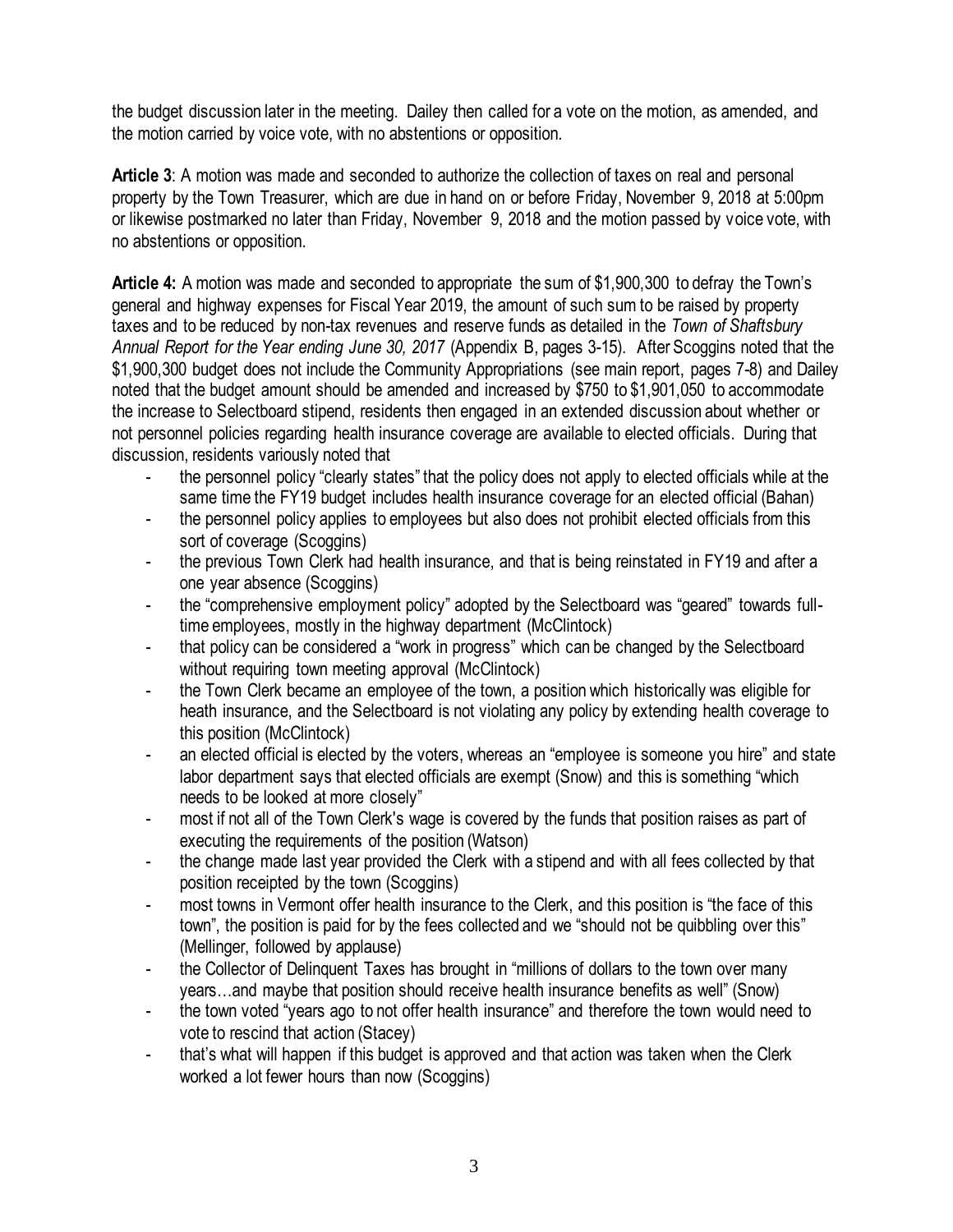- in order to better accommodate the needs of the community, the Town Clerk increased office hours from 25 to 35 hours per week, to include evening hours as well as additional work related to the cemetery plots (Scoggins)

- the Selectboard cannot "control the hours worked but we do control the salary" (Scoggins). A motion was then made and seconded to call the question and this motion, which is not debatable, passed by voice vote. Dailey then reminded residents of the motion on the floor to approve the FY9 budget at \$1,901,050 and the motion carried by voice vote.

**Article 5**: In response to Dailey's request to transact any other non-binding business as legally may come before said meeting, Scoggins reviewed and townspeople discussed the ballot articles to be voted on March 7, 2017, and as follows:

**Ballot Article 1 - To determine state as well as local Action Steps to reduce fossil fuel consumption/exposure with an increase in renewable energy, and related issues** (as detailed on page 7 in the Warning for the Annual Meeting)

**Ballot Article 2 - To determine if the Town shall vote to exempt the Taconic Community Grange from payment of property tax for a period of five years.** 

**Ballot Article 3 - To determine if the Town will make certain community or regional appropriations** These 25 items were separately detailed in the Warning of the Annual Meeting, pages 7-8.

## **Citizen Comments**:

- a. *McCullough Free Library Appropriation*: Rozycki, Lynch, and Hall all spoke in favor of the \$20,000 appropriation for the McCullough Free Library in North Bennington, variously noting that
	- circulation has increased 25% with more than 3,000 more visitors over the last few years
	- the funds will be used for programs, high speed Wi-Fi, books and materials
	- the Solar Eclipse program and Polar Express events drew a huge number of participants
	- 33% of library visitors/members are from Shaftsbury
	- in addition to municipal funding, the library has an active fund-raising plan.

Somewhat later in the meeting, Miller noted that

- 78% of both parents work in Vermont.
- libraries provide a "safe-haven" for children during the "most dangerous" times for them between 3 and 5pm

and urged residents to support this appropriation.

- b. *Community Grange Exemption*: Snow asked residents to vote for the property tax exemption for the Grange noting that
	- this will reduce Grange expenses carried by its 30 members by \$5,000
	- the Grange annually provides all 3<sup>rd</sup> grade students with a dictionary
	- the Grange was renovated over the last several years and is available for various activities
	- anyone interested in becoming a member of the Grange should contact him directly.
- c. *Slow Down for Pedestrians and Bicyclists*: JScoggins urged residents and drivers to slow down for pedestrians, cyclists and pets when driving around town, especially at rush hour.
- d. *National Security Statement*: Schoerke read aloud a "national security statement" highlighting recent national and global security crises from 1996 forward (from the Cuban missile crises to current North Korean situation) and concluded by noting that there are two house bills currently in the legislature sponsored by Veterans for Peace which would prohibit the current President from beginning a preemptive war. Schoerke received a round of applause for his statement.